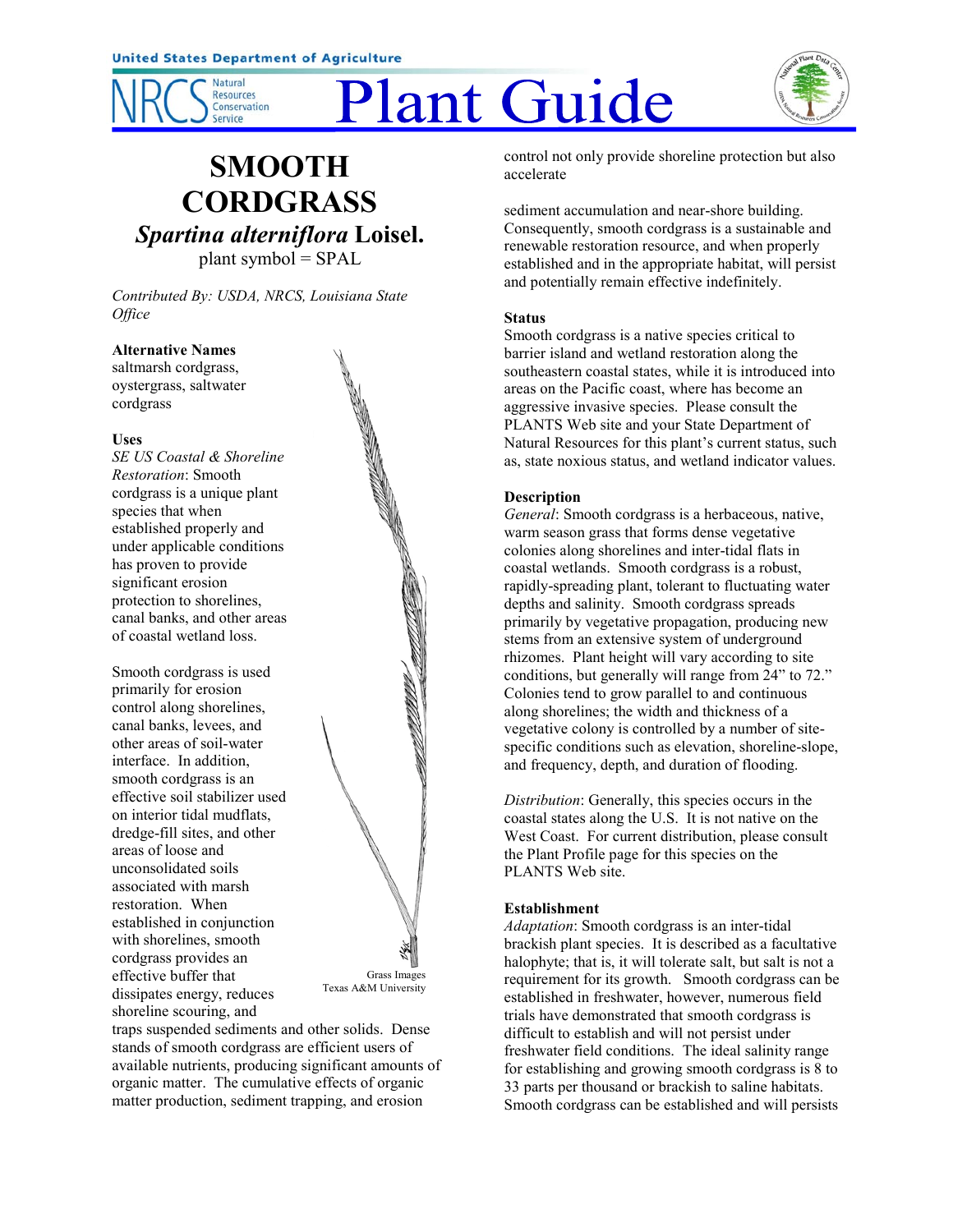in areas of elevated salinity (such as salt-flats and tidal lagoons), however plants in high saline habitats tend to be stubby and less robust, generally resulting in thinner and more open vegetative stands.

Of primary importance in site selection is that the site be inter-tidal. Smooth cordgrass is critically sensitive to reduced soil sulfides, a condition common to anaerobic and brackish marsh soils. Smooth cordgrass should not be planted outside of the tidal zone. Smooth cordgrass will tolerate fluctuating water levels. Optimum water depths for establishing plants are 1" to 18". Plantings in deeper water have been successful, however plants are slow to anchor and vegetative cover is sparse. Consequently, plants are more prone to washout, and minimal shoreline protection is achieved.

Smooth cordgrass is adapted to a wide range of soils from coarse sands to clays and mucks. Plant establishment and productivity appear to be superior on heavier mineral soils such as mucky clays, silty clays, silty clay loams, and fine sands. Soils with very high levels of organic matter pose structural problems and have proven to be problematic in establishing stands of smooth cordgrass.

*Considerations*: There are a number of other sitespecific elements that should be considered when working with smooth cordgrass. These conditions represent extremes and should be thoroughly investigated prior to committing to a significant project if any of these conditions occur.

- Soil load-bearing properties -- It is not uncommon for soils (especially in dredge deposit sites) to be fluid to the point that they physically will not support the weight of plants. This is an indicator of soils with a very high water-tomineral ratio.
- High organic soils Smooth cordgrass will not survive in soils with extremely high levels of organic matter. These soils are described as having very low bulk density and are problematic. When soil texture approaches the consistency of peat moss, there is potential for low plant survival.
- Poor water circulation  $-$  Smooth cordgrass is critically sensitive to sulfide accumulations and has a relatively low tolerance to sulfide toxicity.
- Shoreline configuration  $-$  Abrupt and steep cutbanks are indications of high wave energy and/or highly erodible soils. Special precautions may

be required to keep transplants from dislodging prior to becoming established.

- Herbivore grazing  $\sim$  Smooth cordgrass is a favorite of numerous grazing animals. In areas of heavy nutria population, caging plants may be required to protect newly planted material.
- Smothering  $-$  Precautions should be taken when planting in areas of heavy floating debris. Both mechanical damage to the plants from surf-trash and smothering from water hyacinths are common.

If any of these conditions are present, consult with a wetland specialist for additional information and/or possible alternatives.

*Planting*: Smooth cordgrass is a poor seed producer. Although plants appear to produce a significant number of seeds, most seeds are empty, damaged, or sterile. Consequently, seed fertility is low. For planting purposes, two forms of vegetative plant materials are recommended: containerized and bareroot plugs. Both plant forms have shown to be equally successful in establishing plant stands when planted properly and on applicable sites. There are no commercially available sources of seed, and seeding is not currently a recommended practice.

Smooth cordgrass can be produced in a number of container sizes, however trade-gallons are the most widely used and most popular size. Trade-gallon containers have a higher per unit cost compared to smaller containers or bare-root plugs, but provide the most reliable means of establishment. Trade-gallon plants have proven to be a highly successful transplant, especially along shorelines and other areas of high wave energy.

A trade-gallon will have 5 to 12 aerial stems that are 18" to 24" in height. Smooth cordgrass produces new tillers (stems) and spreads almost entirely from rhizomes. Consequently, a well-developed root mass is critical to the survival and productivity of transplants.

Bare-root plugs are the most economical of the commercially available plant sizes. Per unit production costs are low and transportation costs are very low compared to container plants. Bare-root plugs are generally limited to planting sites that have little or no energy exposure. Typical sites would include mudflats, sediment disposal areas, terraces, or other interior and protected sites. Bare-root plugs because of their limited surface area will not persist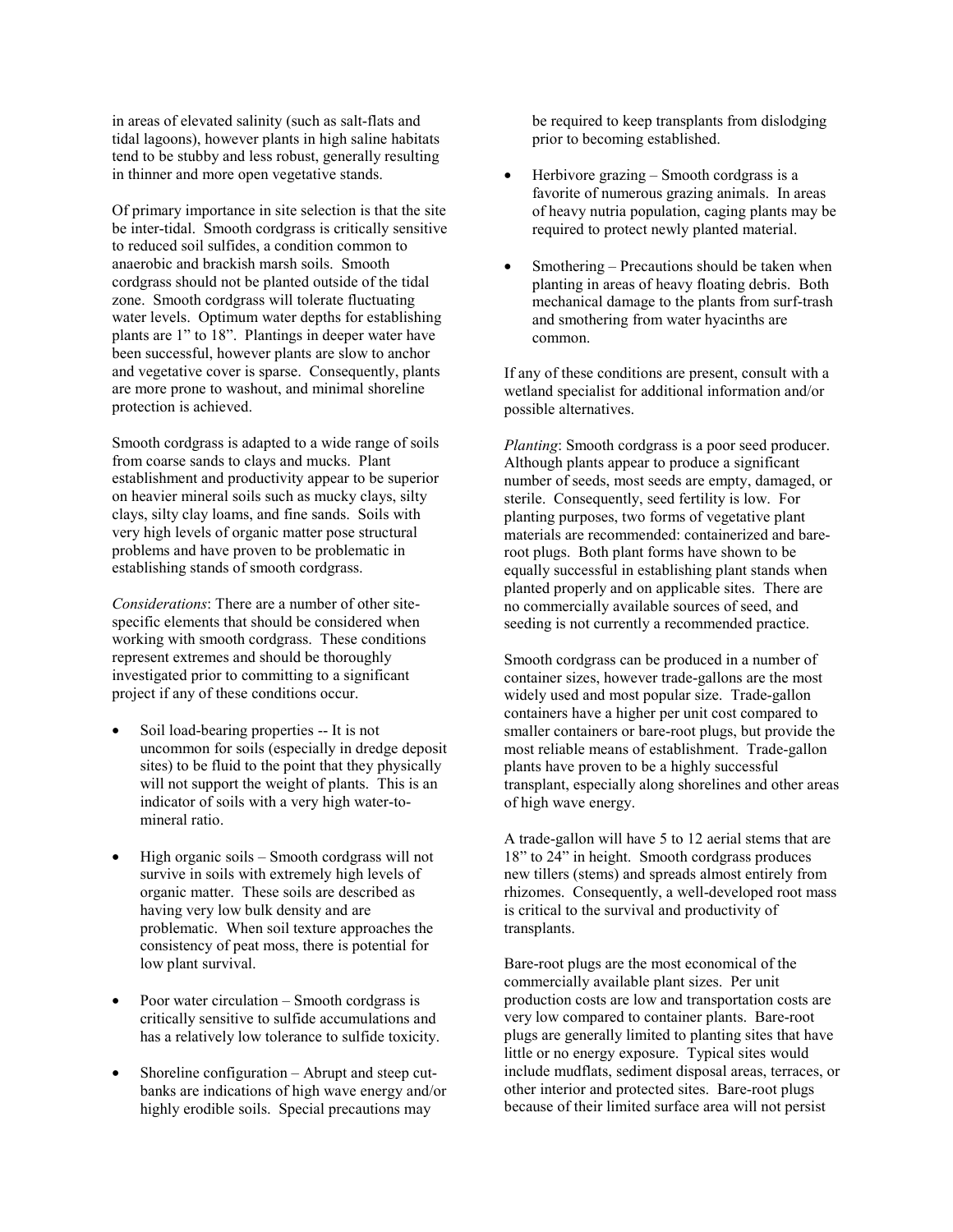in high-energy environments. They tend to dislodge prior to establishing. Bare-root plugs have significantly less rootmass than container plants, will suffer a higher level of transplant shock, and are slower to spread than container plants. However, if handled properly and used on an applicable site, bareroot plugs can be highly successful transplants.

Bare-root plugs typically consist of 3 stems 12" to 18" in height, and stems should remain attached at the root. Plugs should have a rootmass of at least 2" in diameter at the root crown and 6" of root length.

A complete description (specification) for both tradegallon container plants and bare-root plugs is available from the Natural Resources Conservation Service in Louisiana.

*Planting Date*: As a general rule, smooth cordgrass can be planted between April 1 to September 30. Some additional considerations include the following:

- Smooth cordgrass can be planted anytime past the last frost date if there is a need to plant earlier and available transplants are actively growing. In some areas this may be earlier than April 1.
- In interior marshes with poor water circulation, avoid planting between mid-July and the end of August. Elevated water temperatures are generally detrimental to new transplants; therefore July and August plantings should be limited to lakes, bayous, and other areas of frequent tidal exchange.
- Late fall plantings in October and November have been successfully made in the past, but should be limited to sites that are well-protected and have minimal winter storm effect.

*Planting Location*: It is critically important to remember that smooth cordgrass is strictly an intertidal plant species and must be planted within the inter-tidal zone. Smooth cordgrass can be used for erosion control along shorelines, canal banks, levees, and other areas of soil-water interface. In addition, smooth cordgrass is an effective soil stabilizer used on interior tidal mudflats, dredge-fill sites, and other areas of loose and unconsolidated soils associated with marsh restoration.

*Shoreline Plantings*: Shoreline plantings are typically planted as a single row parallel to the shoreline. Transplants should be planted at the mid-point between the high and low tide elevations. Plant

spacing within the row will vary according to the size of the transplant materials being used and the rate at which full coverage is desired. Trade-gallons generally are planted on  $5'$  to  $8'$  centers and plugs generally on 2' to 3' centers. Under applicable site conditions, smooth cordgrass will spread laterally filling spaces between plants and will grow up to its highest elevation and down to its lowest elevation. It is not uncommon for smooth cordgrass to produce 8<sup>'</sup> to 10' of lateral spread in one growing season.

Depending on site conditions and the planting objective, two rows of smooth cordgrass are occasionally planted. A two-row planting will provide quicker and denser short-term coverage than a single-row planting. If two rows are planted, rows should be parallel to each other and about 5' apart using the same plant spacing within row as that of a single row. The first row should be placed slightly above the mean tide elevation and the second row 5<sup>7</sup> below the first. Plants within the two rows should be staggered on center so that plants alternate between spaces.

*Interior Plantings*: In addition to planting shorelines, smooth cordgrass can also be used along terraces, levees, across mudflats and dredge-fill sites. The planting configuration should be designed to provide maximum reduction in fetch lengths. Rows can be placed across shallow water exchange points to create a passive hydrologic barrier that will slow tidal exchange and trap suspended sediments. Planting large areas generally will require a significantly large number of plants. Where applicable, plugs can be used and placed in a row-column configuration. The row and plant spacing can vary from a few feet to many, depending on the objective of the planting, the target rate for coverage, and available resources.

*Planting Methods*: When planting trade-gallons, transplants should be planted in a dug hole. Posthole diggers, gas drills with modified bits, or any other methods of digging are satisfactory. The planting hole should be the same size or only slightly larger than the root-ball and deep enough so that the top of the root-ball is flush or slightly below ground. The top of the root-ball should not protrude above nor be more than 2" below normal ground. The planting hole should be tightly closed around the plant to prevent the plant from wobbling and plants should remain erect after planting.

Planting sites where high wave energy is a problem may require the addition of a plant anchor. A plant anchor consists of  $\frac{1}{4}$ " mild steel re-bar bent into a crosier hook (candy-cane shape) and pushed down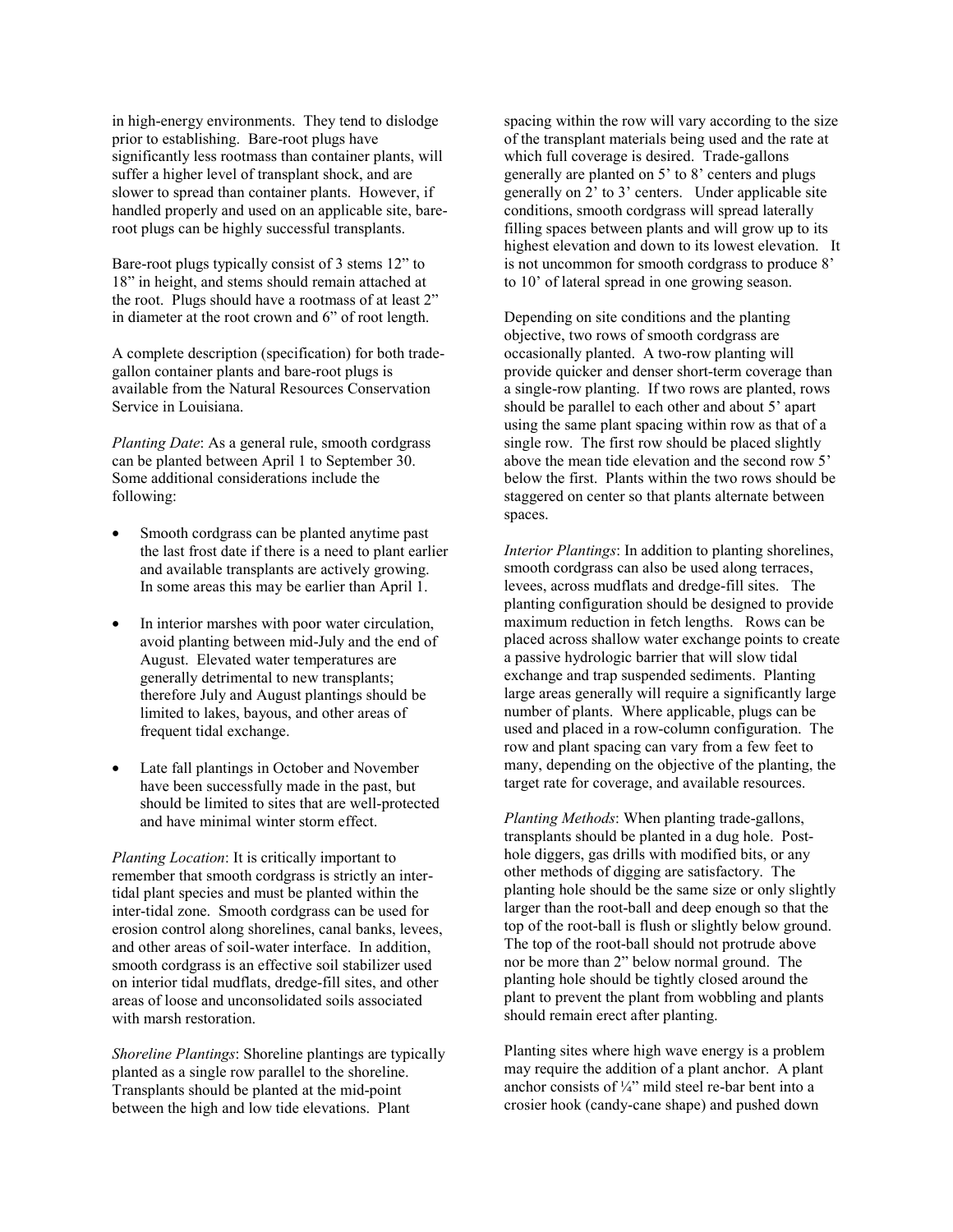into the soil so that hook lays across the root-ball, pinning it to the ground. Anchors are generally about 30" in overall length and will add to the cost of the planting. However, anchors are generally necessary at unusually problematic sites to prevent plants from washing out.

When planting bare-root plugs, holes need only be approximately 3" in diameter and deep enough to cover the roots. Any style of tool that will punch a hole this size such as a dibble bar will work. Cupping the roots of the plug in hand and pushing down into the mud carefully will also work in more fluid soils. There are no plant anchors for plugs, and in practice plugs should not be used at any site where wave energy is a factor.

*Fertilization*: There is no clear consensus on the effectiveness of fertilizer when used in saturated and/or anaerobic soils. However, the additional cost of fertilizer is a small investment given the overall cost involved in vegetative restoration. High nitrogen slow-release fertilizer tablets will add approximately .08 to .10 cents to the cost of an individual plant.

Slow-release fertilizer tablets are commercially available in a range of weights and analyses. Recommended tablet weight should be between 15 and 25 grams and have a nitrogen content of not less than 15% or more than 30%. When using tablets with trade-gallon plants, push the tablet into the top 3" of the root-ball immediately prior to or immediately after planting the transplant. The resulting hole should be pinched closed. When using tablets with bare-root plugs, drop the tablet in the planting hole prior to inserting the plug.

#### **Cultivars, Improved and Selected Materials (and area of origin)**

Please check the Vendor Database, expected to be on-line through the PLANTS Web site in 2001 by clicking on Plant Materials. There are two known cultivars, 'Vermilion' and 'Bayshore'. Vermilion was released in 1989 for use in the Gulf of Mexico northern basin, and Bayshore was released in 1992 for use on the Atlantic Coast. The Natural Resources Conservation Service Plant Materials Program released both.

Plant materials are generally obtained from two sources, a donor wetland site or commercial nurseries. The use of donor wetlands to obtain young plants will eventually affect the health and vigor of the donor stand regardless of the care taken in frequency, spacing, and location of plant removal. In addition, the removal of plant materials without the applicable permits may be in violation of standing state and federal regulations. Removing plant materials from donor stands is not recommended.

Nursery-grown stock is generally the most reliable and ecologically appropriate way to obtain plant materials. There are a number of commercial nurseries that produce and maintain smooth cordgrass transplants. Trade-gallon and vegetative plugs are the two most common sizes, however most nurseries will contract for other container sizes. Smooth cordgrass seed is currently not commercially available.

Vegetative specifications should be used to tailor plant material quality and quantity to a specific project. These specifications should include acceptable sources, cultivars, ecotypes, plant size, stem height, container specifications, and extent of root development. In addition, other requirements such as climatic hardening, salt hardening, procedures for transportation and handling are commonly included.

A list of commercial wetland plant nurseries and assistance in developing plant material specifications is available from the Natural Resources Conservation Service in Louisiana.

#### **References**

Alderson, J. & W.C. Sharp 1994. *Grass varieties in the United States*. Agriculture Handbook No. 170. USDA, SCS, Washington, D.C.

Callaway, J. C., & M. N. Josselyn 1992. *The introduction and spread of smooth cordgrass (Spartina alterniflora) in south San Francisco Bay*. Estuaries 15:218-226.

Hitchcock, A.S. 1951. *Manual of the grasses of the United States*. USDA, Washington, D.C.

Linthurst, R. A., & E. D. Seneca 1980. *Dieback of salt-water cordgrass (Spartina alterniflora Loisel.) in the lower Cape Fear Estuary of North Carolina: An experimental approach to reestablishment*. Environ. Cons. 7:59-66.

Texas A&M University 1997. *Grass images*. <http://www.csdl.tamu.edu/FLORA/image/poacr2ba. htm>. Bioinformatics Working Group, College Station, Texas.